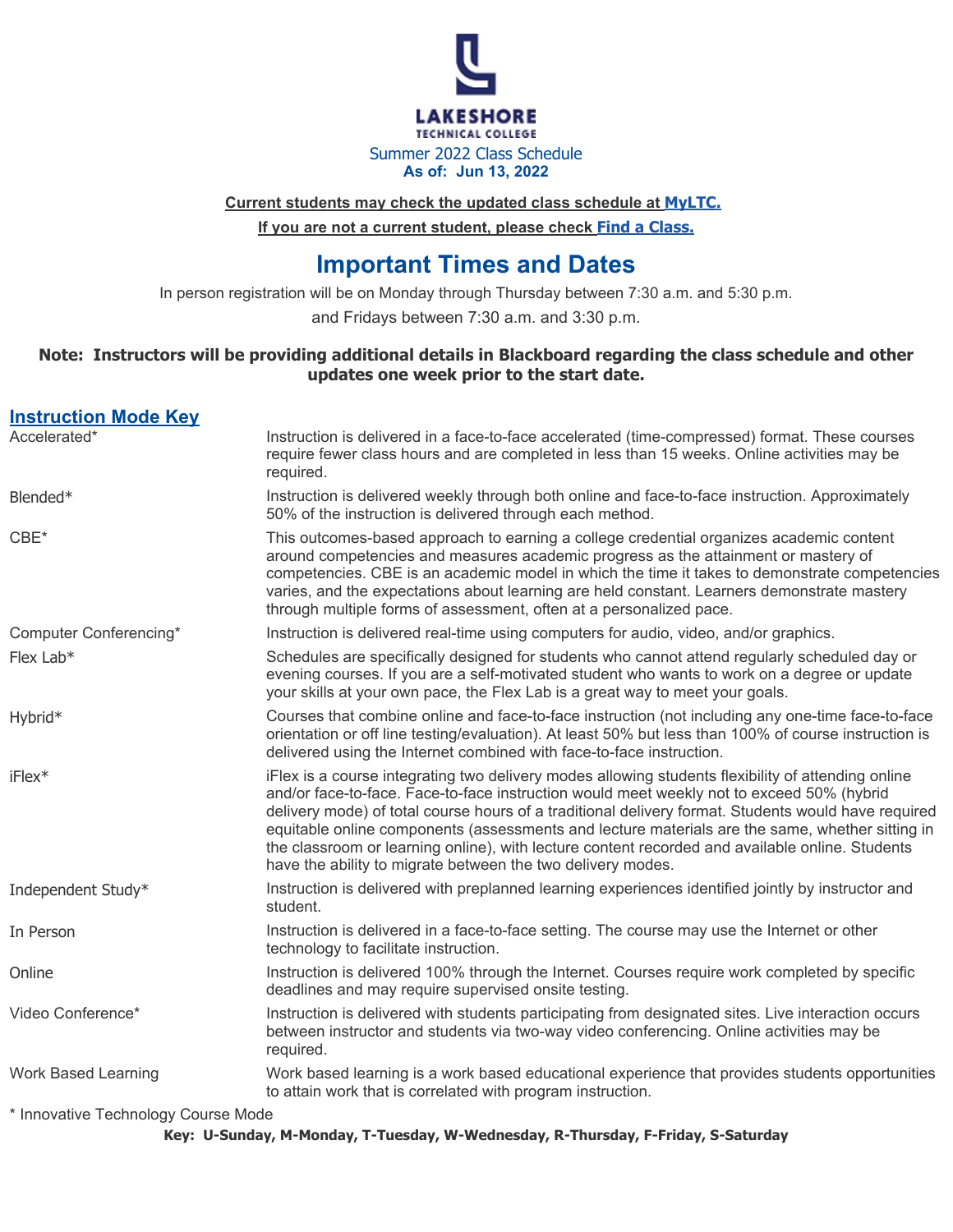| Catalog #  | Class # | <b>Class Title</b>                                 | <b>Instruction Mode</b> | <b>Credits</b> | Day          | <b>Time</b>     | <b>Dates</b>  |
|------------|---------|----------------------------------------------------|-------------------------|----------------|--------------|-----------------|---------------|
| 10-442-100 | 40571   | Safety and Welding Fundamentals                    | In Person               | $\mathbf{1}$   | <b>TWRF</b>  | 8:00AM-4:25PM   | $8/2 - 8/5$   |
| 10-501-115 | 40234   | Medical Terminology - Part 1                       | CBE                     | $\mathbf{1}$   | <b>MTWRF</b> | Online          | $6/13 - 8/3$  |
|            | 40237   | Medical Terminology - Part 1                       | CBE                     | $\mathbf{1}$   | <b>MTWRF</b> | Online          | $7/11 - 8/3$  |
| 10-501-116 | 40235   | Medical Terminology - Part 2                       | CBE                     | $\mathbf{1}$   | <b>MTWRF</b> | Online          | $6/13 - 8/3$  |
|            | 40238   | Medical Terminology - Part 2                       | CBE                     | $\mathbf{1}$   | <b>MTWRF</b> | Online          | $7/11 - 8/3$  |
| 10-501-117 | 40236   | Medical Terminology - Part 3                       | CBE                     | $\mathbf{1}$   | <b>MTWRF</b> | Online          | $6/13 - 8/3$  |
|            | 40239   | Medical Terminology - Part 3                       | CBE                     | $\mathbf{1}$   | <b>MTWRF</b> | Online          | $7/11 - 8/3$  |
| 10-504-706 | 40346   | <b>Emergency Vehicle Response</b>                  | In Person               | $\overline{2}$ | <b>MTWR</b>  | 8:00AM-12:00PM  | $6/15 - 7/18$ |
|            | 40347   | <b>Emergency Vehicle Response</b>                  | In Person               | $\overline{2}$ | <b>MTWR</b>  | 1:00PM-5:00PM   | $6/15 - 7/18$ |
| 10-504-712 | 40348   | <b>Advanced Tactics 1</b>                          | In Person               | $\overline{2}$ | <b>MTWR</b>  | 8:00AM-12:00PM  | $7/19 - 8/15$ |
|            | 40349   | <b>Advanced Tactics 1</b>                          | In Person               | $\overline{2}$ | <b>MTWR</b>  | 1:00PM-5:00PM   | 7/19-8/15     |
| 10-531-918 | 40146   | Advanced Emergency Resuscitation                   | In Person               | $\mathbf{1}$   | <b>MTWR</b>  | 8:00AM-3:30PM   | 6/30-7/14     |
|            | 40163   | <b>Advanced Emergency Resuscitation</b>            | In Person               | $\mathbf{1}$   | <b>MTWR</b>  | 8:00AM-3:30PM   | $6/30 - 7/14$ |
|            | 40164   | <b>Advanced Emergency Resuscitation</b>            | In Person               | $\mathbf{1}$   | <b>MTWR</b>  | 8:00AM-3:30PM   | 6/30-7/14     |
| 10-531-920 | 40147   | Paramedic Trauma                                   | In Person               | 3              | <b>MW</b>    | 8:00AM-12:30PM  | $7/18 - 8/10$ |
|            | 40169   | Paramedic Trauma                                   | In Person               | 3              | <b>MW</b>    | 8:00AM-12:30PM  | $7/18 - 8/10$ |
| 10-531-922 | 40148   | <b>EMS Operations</b>                              | In Person               | $\mathbf{1}$   | <b>MW</b>    | 1:00PM-4:00PM   | $7/18 - 8/3$  |
|            | 40171   | <b>EMS Operations</b>                              | In Person               | $\mathbf{1}$   | <b>MW</b>    | 1:00PM-4:00PM   | $7/18 - 8/3$  |
|            | 40172   | <b>EMS Operations</b>                              | In Person               | $\mathbf{1}$   | <b>MW</b>    | 1:00PM-4:00PM   | $7/18 - 8/3$  |
| 10-536-143 | 40849   | <b>Pharmacy Hospital Clinical</b>                  | In Person               | $\overline{2}$ | <b>MTWRF</b> | 8:00AM-5:00PM   | $7/5 - 8/4$   |
| 10-543-120 | 40159   | Nursing: Bridge to Associate Degree Nursing Skills | In Person               | $\mathbf{1}$   | <b>MT</b>    | 8:00AM-12:00PM  | $7/11 - 8/2$  |
| 10-543-121 | 40160   | PN to ADN Bridge Clinical                          | In Person               | $\mathbf{1}$   | W            | 8:00AM-1:00PM   | $7/13 - 7/13$ |
|            |         |                                                    |                         |                | <b>WR</b>    | 6:00AM-12:00PM  | $7/14 - 8/3$  |
|            |         |                                                    |                         |                | R            | 8:00AM-12:00PM  | $8/4 - 8/4$   |
| 30-543-200 | 40366   | Nursing Assistant - Limited Term                   | <b>Blended</b>          | $\overline{2}$ | M            | 10:00AM-11:45AM | $6/20 - 6/20$ |
|            |         |                                                    |                         |                | <b>MTWRF</b> | Online          | $6/20 - 7/14$ |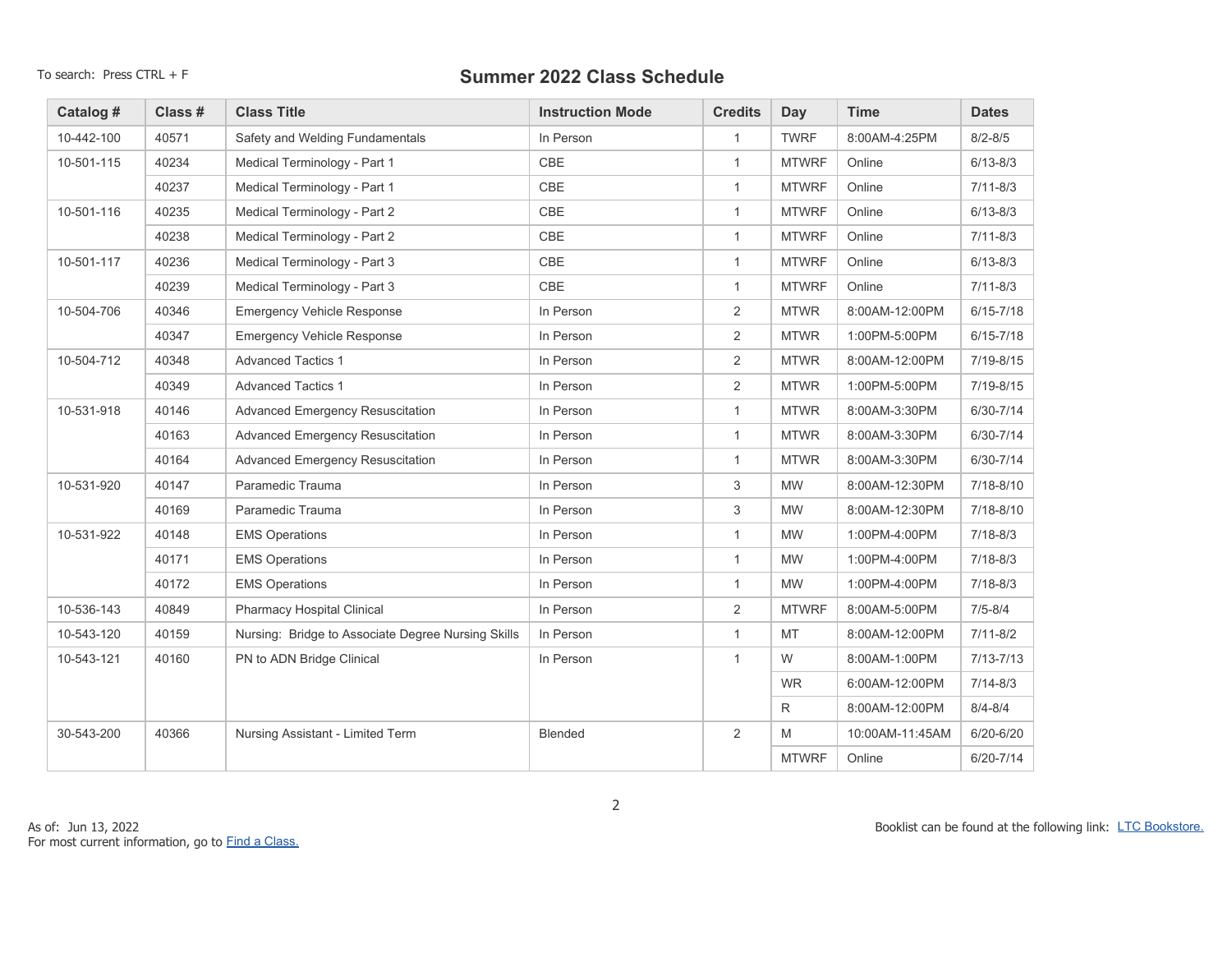| Catalog #  | Class # | <b>Class Title</b>                        | <b>Instruction Mode</b> | <b>Credits</b> | <b>Day</b>   | <b>Time</b>    | <b>Dates</b>  |
|------------|---------|-------------------------------------------|-------------------------|----------------|--------------|----------------|---------------|
| 30-543-200 | 40366   | Nursing Assistant - Limited Term          | Blended                 | $\overline{2}$ | <b>MWF</b>   | 9:00AM-2:00PM  | $6/24 - 7/6$  |
|            |         |                                           |                         |                | <b>RF</b>    | 7:00AM-1:00PM  | $7/7 - 7/8$   |
|            |         |                                           |                         |                | <b>MTWR</b>  | 6:00AM-12:00PM | $7/11 - 7/14$ |
|            | 40368   | Nursing Assistant - Limited Term          | <b>Blended</b>          | 2              | M            | 8:00AM-9:45AM  | $7/11 - 7/11$ |
|            |         |                                           |                         |                | <b>MTWRF</b> | Online         | $7/11 - 8/3$  |
|            |         |                                           |                         |                | <b>MWF</b>   | 8:00AM-1:00PM  | 7/18-7/25     |
|            |         |                                           |                         |                | T.           | 8:00AM-1:00PM  | 7/26-7/26     |
|            |         |                                           |                         |                | <b>WRF</b>   | 6:00AM-12:00PM | 7/27-7/29     |
|            |         |                                           |                         |                | <b>MTW</b>   | 6:00AM-12:00PM | $8/1 - 8/3$   |
| 31-420-310 | 40620   | Shop Tools and Fasteners                  | CBE                     | $\mathbf{1}$   | <b>TW</b>    | 8:00AM-7:55PM  | $6/21 - 7/20$ |
| 31-420-325 | 40623   | Machining Math Basic                      | CBE                     | $\mathbf{1}$   | <b>TW</b>    | 8:00AM-7:55PM  | $6/21 - 7/20$ |
| 31-420-326 | 40628   | Machining Geometry and Basic Trigonometry | CBE                     | $\mathbf{1}$   | <b>TW</b>    | 8:00AM-7:55PM  | $6/21 - 7/20$ |
| 31-420-330 | 40621   | <b>Precision Measuring</b>                | CBE                     | $\mathbf{1}$   | <b>TW</b>    | 8:00AM-7:55PM  | $6/21 - 7/20$ |
| 31-420-338 | 40624   | <b>Drills and Saws</b>                    | In Person               | $\mathbf{1}$   | <b>TW</b>    | 8:00AM-7:55PM  | $6/21 - 7/20$ |
| 31-420-340 | 40625   | Lathe Facing and Turning                  | CBE                     | $\mathbf{1}$   | <b>TW</b>    | 8:00AM-7:55PM  | $6/21 - 7/20$ |
| 31-420-342 | 40629   | Lathe-Hole Producing and Threading        | CBE                     | $\mathbf{1}$   | <b>TW</b>    | 8:00AM-7:55PM  | $6/21 - 7/20$ |
| 31-420-350 | 40626   | Mill-Squaring                             | In Person               | $\mathbf{1}$   | <b>TW</b>    | 8:00AM-7:55PM  | $6/21 - 7/20$ |
| 31-420-351 | 40630   | Mill-Slots and Holes                      | In Person               | $\mathbf{1}$   | <b>TW</b>    | 8:00AM-7:55PM  | $6/21 - 7/20$ |
| 31-420-359 | 40634   | Safe Heating Treating Operations          | CBE                     | $\mathbf{1}$   | <b>TW</b>    | 8:00AM-7:55PM  | $6/21 - 7/20$ |
| 31-420-385 | 40622   | Orthographic Projection Print             | CBE                     | $\mathbf{1}$   | TW           | 8:00AM-7:55PM  | $6/21 - 7/20$ |
| 31-420-386 | 40627   | GD&T Intro                                | CBE                     | $\mathbf{1}$   | <b>TW</b>    | 8:00AM-7:55PM  | $6/21 - 7/20$ |
| 31-442-304 | 41306   | Welding Submerged Arc (SAW)               | In Person               | $\mathbf{1}$   | <b>MTRF</b>  | 12:30PM-4:25PM | $7/21 - 8/1$  |
| 31-442-308 | 40570   | <b>Weld Examination</b>                   | In Person               | $\mathbf{1}$   | <b>MTWRF</b> | 8:00AM-11:55AM | $7/21 - 8/1$  |
| 31-442-310 | 40572   | <b>SMAW-Flat Position (Stick)</b>         | In Person               | $\mathbf{1}$   | <b>MTWR</b>  | 8:00AM-4:25PM  | $8/8 - 8/11$  |
| 31-442-312 | 40573   | SMAW-Horizontal Position (Stick)          | In Person               | $\mathbf{1}$   | <b>MTWR</b>  | 8:00AM-4:25PM  | $8/15 - 8/18$ |
| 31-442-327 | 40451   | Robotic Welding 1                         | In Person               | $\mathbf{1}$   | <b>MTWRF</b> | 8:00AM-11:55AM | $6/28 - 7/14$ |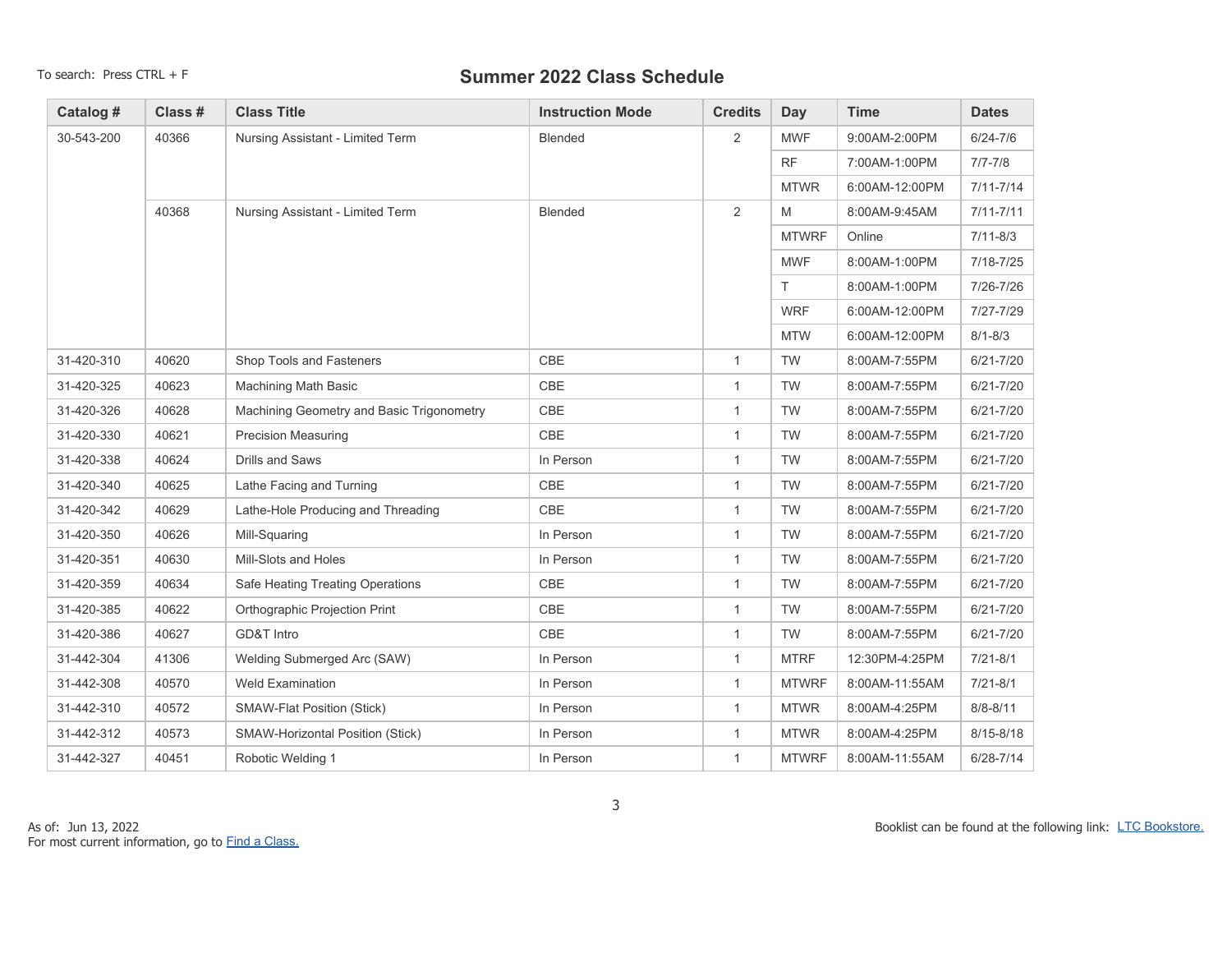| Catalog #  | Class # | <b>Class Title</b>                   | <b>Instruction Mode</b> | <b>Credits</b> | <b>Day</b>   | <b>Time</b>    | <b>Dates</b>  |
|------------|---------|--------------------------------------|-------------------------|----------------|--------------|----------------|---------------|
| 31-442-329 | 40452   | Robotic Welding 2                    | In Person               | $\mathbf{1}$   | <b>MTWRF</b> | 8:00AM-11:55AM | $7/15 - 7/22$ |
| 31-442-350 | 40568   | <b>Metal Manufacturing Processes</b> | In Person               | $\mathbf{1}$   | <b>MTWRF</b> | 12:30PM-4:25PM | $7/21 - 8/1$  |
| 31-442-351 | 40569   | Precision Measurement and Layout     | In Person               | $\mathbf{1}$   | <b>MTWRF</b> | 12:30PM-4:25PM | $7/11 - 7/20$ |
| 31-442-385 | 40567   | Weld Print 1 Print Fundamentals      | In Person               | $\mathbf{1}$   | <b>MTWRF</b> | 8:00AM-11:55AM | $7/11 - 7/20$ |
|            | 41521   | Weld Print 1 Print Fundamentals      | In Person               | $\mathbf{1}$   | <b>MTWRF</b> | 8:00AM-11:55AM | $7/11 - 7/20$ |
| 31-444-301 | 40631   | Mill-G&M Code                        | CBE                     | $\mathbf{1}$   | <b>TW</b>    | 8:00AM-7:55PM  | $6/21 - 7/20$ |
| 31-444-303 | 40632   | <b>CNC Machining Operation</b>       | CBE                     | $\mathbf{1}$   | <b>TW</b>    | 8:00AM-7:55PM  | $6/21 - 7/20$ |
| 31-444-309 | 40633   | <b>CNC Turning Operation</b>         | CBE                     | $\mathbf{1}$   | <b>TW</b>    | 8:00AM-7:55PM  | $6/21 - 7/20$ |
| 31-501-305 | 40312   | Pharmacology - Part 1                | CBE                     | $\mathbf{1}$   | <b>MTWRF</b> | Online         | $7/11 - 8/3$  |
| 31-509-311 | 40243   | Human Body - Part 1                  | CBE                     | $\mathbf{1}$   | <b>MTWRF</b> | Online         | $7/11 - 8/3$  |
| 31-509-312 | 40241   | Human Body - Part 2                  | CBE                     | $\mathbf{1}$   | <b>MTWRF</b> | Online         | $6/13 - 8/3$  |
|            | 40244   | Human Body - Part 2                  | CBE                     | $\mathbf{1}$   | <b>MTWRF</b> | Online         | $7/11 - 8/3$  |
| 31-509-313 | 40242   | Human Body - Part 3                  | CBE                     | $\mathbf{1}$   | <b>MTWRF</b> | Online         | $6/13 - 8/3$  |
|            | 40245   | Human Body - Part 3                  | CBE                     | $\mathbf{1}$   | <b>MTWRF</b> | Online         | $7/11 - 8/3$  |
| 31-509-316 | 40316   | Medical Law - Part 1                 | CBE                     | $\mathbf{1}$   | <b>MTWRF</b> | Online         | $7/11 - 8/3$  |
| 31-509-317 | 40317   | Medical Law - Part 2                 | CBE                     | $\mathbf{1}$   | <b>MTWRF</b> | Online         | $7/11 - 8/3$  |
| 31-516-307 | 40274   | Ocular Diseases and Treatment        | CBE                     | $\mathbf{1}$   | M            | 8:00AM-8:00PM  | $6/13 - 8/1$  |
|            |         |                                      |                         |                | <b>MTWRF</b> | Online         | $6/13 - 8/3$  |
|            |         |                                      |                         |                | W            | 9:00AM-2:00PM  | $6/15 - 8/3$  |
|            | 40275   | <b>Ocular Diseases and Treatment</b> | CBE                     | $\mathbf{1}$   | M            | 8:00AM-7:55PM  | $6/13 - 8/1$  |
|            |         |                                      |                         |                | <b>MTWRF</b> | Online         | $6/13 - 8/3$  |
|            |         |                                      |                         |                | W            | 9:00AM-1:55PM  | $6/15 - 8/3$  |
|            | 40280   | <b>Ocular Diseases and Treatment</b> | CBE                     | $\mathbf{1}$   | M            | 8:00AM-8:00PM  | $7/11 - 8/1$  |
|            |         |                                      |                         |                | <b>MTWRF</b> | Online         | $7/11 - 8/1$  |
|            |         |                                      |                         |                | W            | 9:00AM-2:00PM  | $7/11 - 8/3$  |
|            | 40281   | <b>Ocular Diseases and Treatment</b> | CBE                     | $\mathbf{1}$   | M            | 8:00AM-8:00PM  | $7/11 - 8/1$  |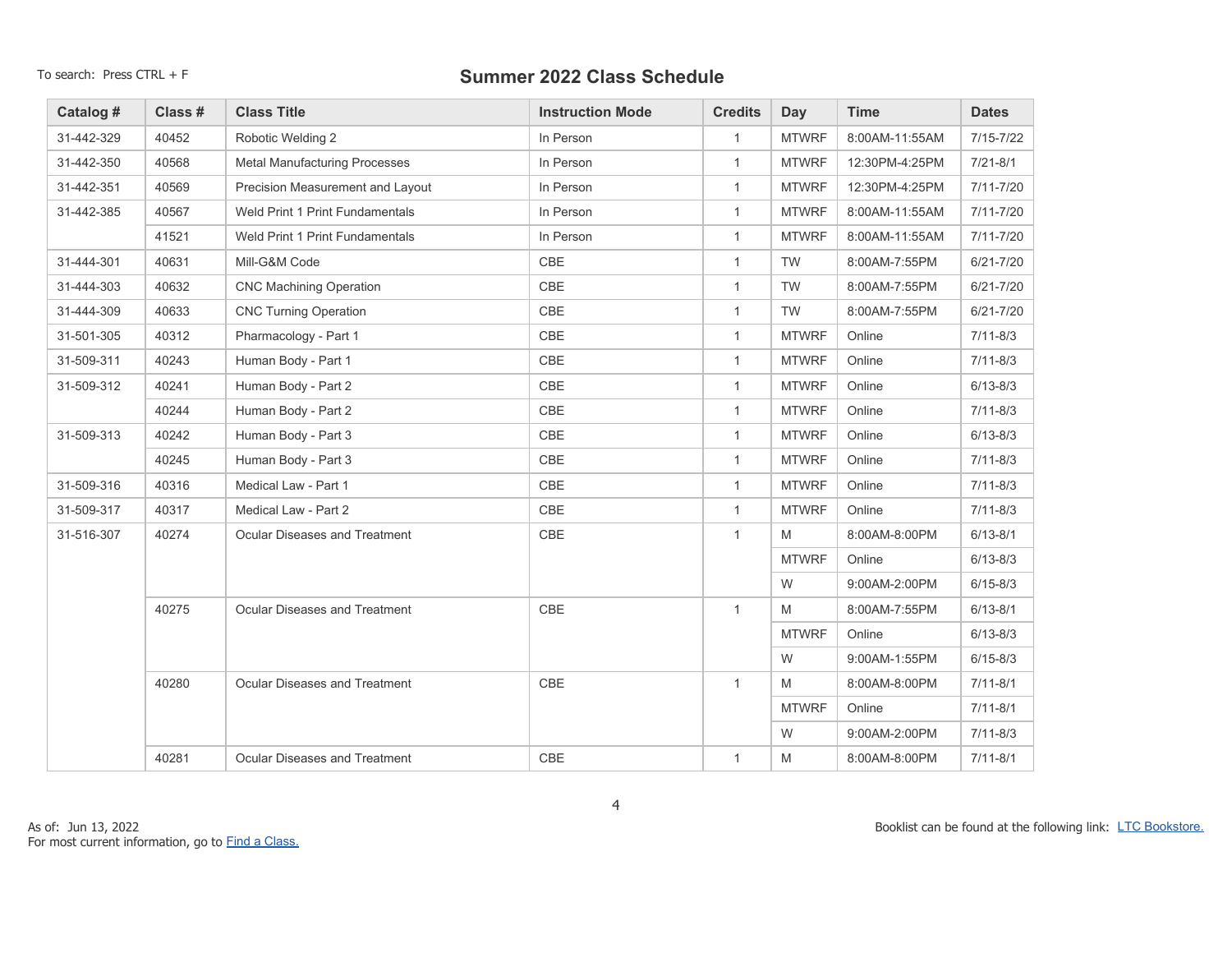| Catalog #  | Class # | <b>Class Title</b>            | <b>Instruction Mode</b> | <b>Credits</b> | <b>Day</b>   | <b>Time</b>   | <b>Dates</b> |
|------------|---------|-------------------------------|-------------------------|----------------|--------------|---------------|--------------|
| 31-516-307 | 40281   | Ocular Diseases and Treatment | CBE                     | $\mathbf{1}$   | <b>MTWRF</b> | Online        | $7/11 - 8/3$ |
|            |         |                               |                         |                | W            | 9:00AM-2:00PM | $7/13 - 8/3$ |
| 31-516-308 | 40276   | Cornea Evaluation             | CBE                     | $\mathbf{1}$   | M            | 8:00AM-8:00PM | $6/13 - 8/3$ |
|            |         |                               |                         |                | <b>MTWRF</b> | Online        | $6/13 - 8/3$ |
|            |         |                               |                         |                | W            | 9:00AM-2:00PM | $6/15 - 8/3$ |
|            | 40277   | Cornea Evaluation             | CBE                     | $\mathbf{1}$   | M            | 8:00AM-8:00PM | $6/13 - 8/3$ |
|            |         |                               |                         |                | <b>MTWRF</b> | Online        | $6/13 - 8/3$ |
|            |         |                               |                         |                | W            | 9:00AM-2:00PM | $6/15 - 8/3$ |
|            | 40282   | Cornea Evaluation             | CBE                     | $\mathbf{1}$   | M            | 8:00AM-8:00PM | $7/11 - 8/1$ |
|            |         |                               |                         |                | <b>MTWRF</b> | Online        | $7/11 - 8/3$ |
|            |         |                               |                         |                | W            | 9:00AM-2:00PM | $7/13 - 8/3$ |
|            | 40283   | Cornea Evaluation             | CBE                     | $\mathbf{1}$   | M            | 8:00AM-8:00PM | $7/11 - 8/1$ |
|            |         |                               |                         |                | <b>MTWRF</b> | Online        | $7/11 - 8/3$ |
|            |         |                               |                         |                | W            | 9:00AM-2:00PM | $7/11 - 8/3$ |
| 31-516-309 | 40278   | <b>Tear Evaluation</b>        | CBE                     | $\mathbf{1}$   | M            | 8:00AM-8:00AM | $6/13 - 8/1$ |
|            |         |                               |                         |                | <b>MTWRF</b> | Online        | $6/13 - 8/3$ |
|            |         |                               |                         |                | W            | 9:00AM-2:00PM | $6/15 - 8/3$ |
|            | 40279   | <b>Tear Evaluation</b>        | CBE                     | $\mathbf{1}$   | M            | 8:00AM-8:00PM | $6/13 - 8/1$ |
|            |         |                               |                         |                | <b>MTWRF</b> | Online        | $6/13 - 8/1$ |
|            |         |                               |                         |                | W            | 9:00AM-2:00PM | $6/15 - 8/3$ |
|            | 40284   | <b>Tear Evaluation</b>        | CBE                     | $\mathbf{1}$   | M            | 8:00AM-8:00PM | $7/11 - 8/1$ |
|            |         |                               |                         |                | <b>MTWRF</b> | Online        | $7/11 - 8/3$ |
|            |         |                               |                         |                | W            | 9:00AM-2:00PM | $7/13 - 8/3$ |
|            | 40285   | <b>Tear Evaluation</b>        | CBE                     | $\mathbf{1}$   | M            | 8:00AM-8:00PM | $7/11 - 8/1$ |
|            |         |                               |                         |                | <b>MTWRF</b> | Online        | $7/11 - 8/3$ |
|            |         |                               |                         |                | W            | 9:00AM-2:00PM | $7/13 - 8/3$ |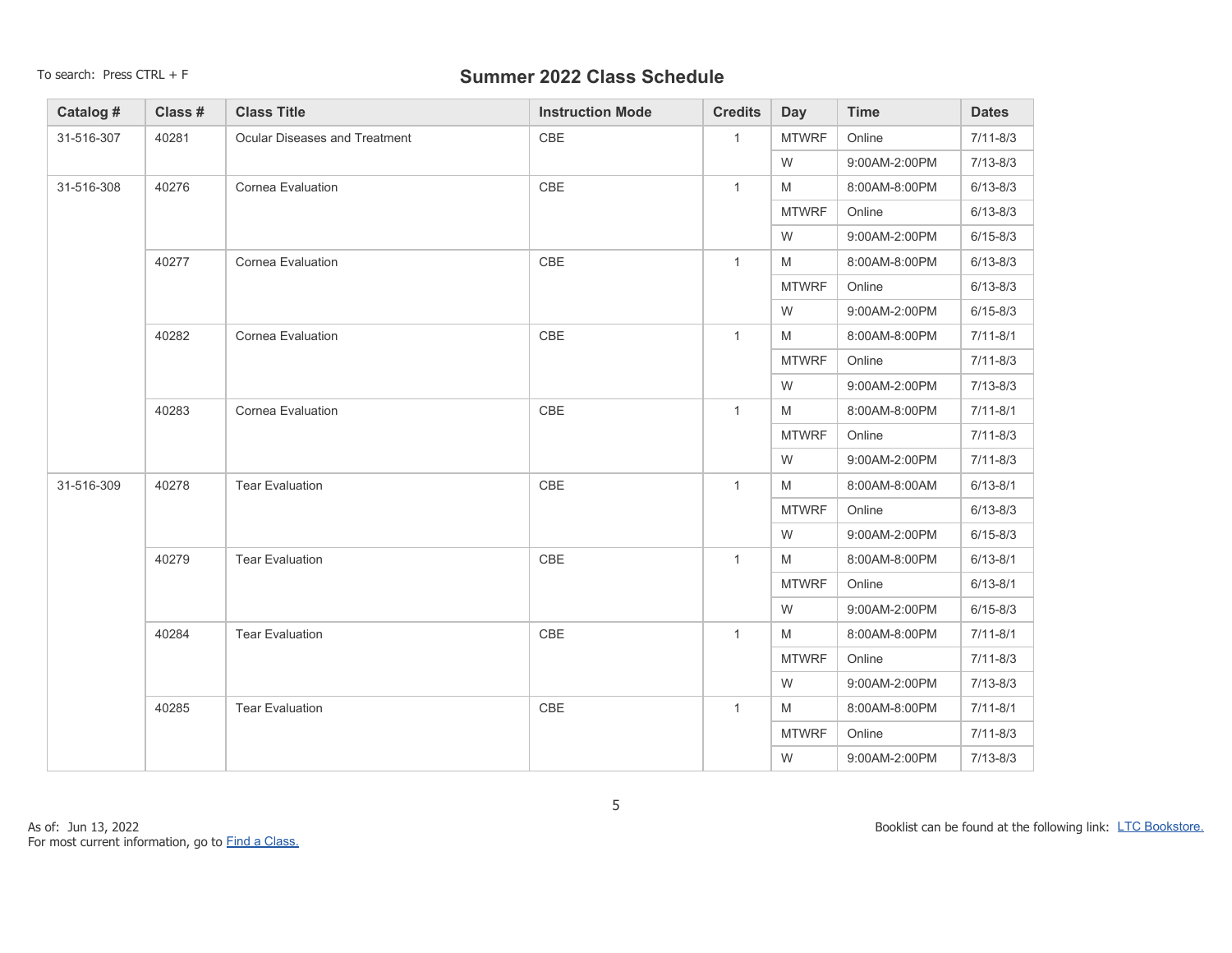| Catalog #      | Class # | <b>Class Title</b>                | <b>Instruction Mode</b> | <b>Credits</b> | <b>Day</b>   | <b>Time</b>   | <b>Dates</b> |
|----------------|---------|-----------------------------------|-------------------------|----------------|--------------|---------------|--------------|
| 31-516-316     | 40246   | <b>Frame Characteristics</b>      | CBE                     | $\mathbf{1}$   | M            | 8:00AM-8:00PM | $6/13 - 8/1$ |
|                |         |                                   |                         |                | <b>MTWRF</b> | Online        | $6/13 - 8/3$ |
|                |         |                                   |                         |                | W            | 9:00AM-2:00PM | $6/15 - 8/3$ |
|                | 40247   | <b>Frame Characteristics</b>      | CBE                     | $\mathbf{1}$   | M            | 8:00AM-8:00PM | $6/13 - 8/1$ |
|                |         |                                   |                         |                | <b>MTWRF</b> | Online        | $6/13 - 8/3$ |
|                |         |                                   |                         |                | W            | 9:00AM-2:00PM | $6/15 - 8/3$ |
| 40254<br>40255 |         | <b>Frame Characteristics</b>      | CBE                     | $\mathbf{1}$   | M            | 8:00AM-8:00PM | $7/11 - 8/1$ |
|                |         |                                   |                         |                | <b>MTWRF</b> | Online        | $7/11 - 8/3$ |
|                |         |                                   |                         |                | W            | 9:00AM-2:00PM | $7/13 - 8/3$ |
|                |         | <b>Frame Characteristics</b>      | CBE                     | $\mathbf{1}$   | M            | 8:00AM-8:00PM | $7/11 - 8/1$ |
|                |         |                                   |                         |                | <b>MTWRF</b> | Online        | $7/11 - 8/3$ |
|                |         |                                   |                         |                | W            | 9:00AM-2:00PM | $7/13 - 8/3$ |
| 31-516-317     | 40248   | Eyewear Adjustment                | CBE                     | $\mathbf{1}$   | M            | 8:00AM-8:00PM | $6/13 - 8/1$ |
|                |         |                                   |                         |                | <b>MTWRF</b> | Online        | $6/13 - 8/4$ |
|                |         |                                   |                         |                | W            | 9:00AM-2:00PM | $6/15 - 8/3$ |
|                | 40249   | Eyewear Adjustment                | CBE                     | $\mathbf{1}$   | M            | 8:00AM-8:00PM | $6/13 - 8/1$ |
|                |         |                                   |                         |                | <b>MTWRF</b> | Online        | $6/13 - 8/3$ |
|                |         |                                   |                         |                | W            | 9:00AM-2:00PM | $6/15 - 8/3$ |
|                | 40256   | Eyewear Adjustment                | CBE                     | $\mathbf{1}$   | M            | 8:00AM-8:00PM | $7/11 - 8/1$ |
|                |         |                                   |                         |                | <b>MTWRF</b> | Online        | $7/11 - 8/3$ |
|                |         |                                   |                         |                | W            | 9:00AM-2:00PM | $7/13 - 8/3$ |
|                | 40257   | Eyewear Adjustment                | CBE                     | $\mathbf{1}$   | M            | 8:00AM-8:00PM | $7/11 - 8/1$ |
|                |         |                                   |                         |                | <b>MTWRF</b> | Online        | $7/11 - 8/3$ |
|                |         |                                   |                         |                | W            | 9:00AM-2:00PM | $7/13 - 8/3$ |
| 31-516-318     | 40250   | <b>Ophthalmic Lens Selections</b> | CBE                     | $\mathbf{1}$   | M            | 8:00AM-8:00PM | $6/13 - 8/1$ |
|                |         |                                   |                         |                | <b>MTWRF</b> | Online        | $6/13 - 8/3$ |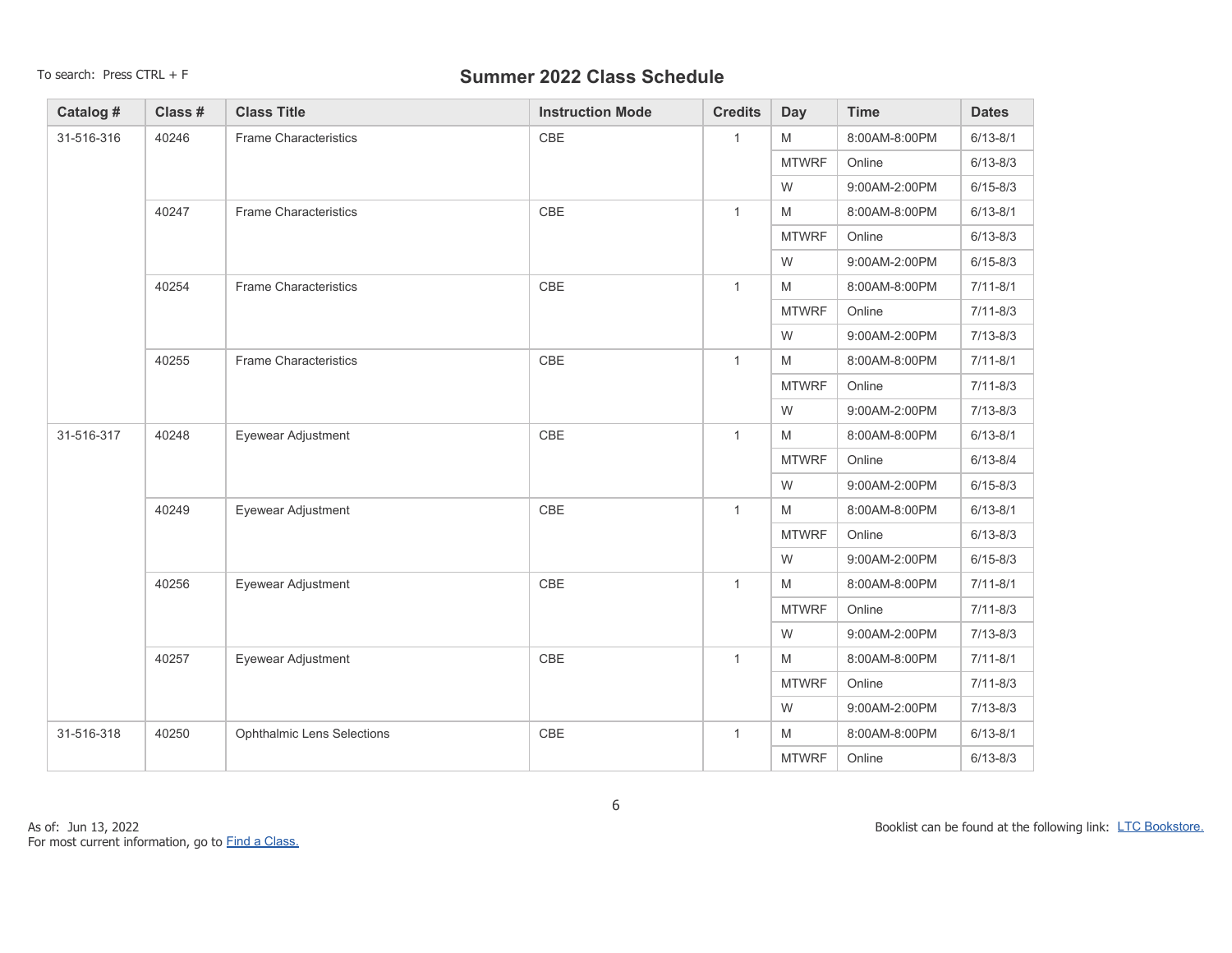| Catalog #  | Class # | <b>Class Title</b>                | <b>Instruction Mode</b> | <b>Credits</b> | Day           | <b>Time</b>    | <b>Dates</b> |
|------------|---------|-----------------------------------|-------------------------|----------------|---------------|----------------|--------------|
| 31-516-318 | 40250   | <b>Ophthalmic Lens Selections</b> | <b>CBE</b>              | $\mathbf{1}$   | W             | 9:00AM-12:00PM | $6/15 - 8/3$ |
|            | 40251   | <b>Ophthalmic Lens Selections</b> | CBE                     | $\mathbf{1}$   | M             | 8:00AM-8:00PM  | $6/13 - 8/1$ |
|            |         |                                   |                         |                | <b>MTWRF</b>  | Online         | $6/13 - 8/3$ |
|            |         |                                   |                         |                | W             | 9:00AM-2:00PM  | $6/15 - 8/3$ |
|            | 40258   | <b>Ophthalmic Lens Selections</b> | CBE                     | $\mathbf{1}$   | M             | 8:00AM-8:00PM  | $7/11 - 8/1$ |
|            |         |                                   |                         |                | <b>MTWRF</b>  | Online         | $7/11 - 8/3$ |
|            |         |                                   |                         |                | W             | 9:00AM-2:00PM  | $7/13 - 8/3$ |
|            | 40259   | <b>Ophthalmic Lens Selections</b> | CBE                     | $\mathbf{1}$   | M             | 8:00AM-8:00PM  | $7/11 - 8/1$ |
|            |         |                                   |                         |                | <b>MTWRF</b>  | Online         | $7/11 - 8/3$ |
|            |         |                                   |                         | W              | 9:00AM-2:00PM | $7/13 - 8/3$   |              |
| 31-516-319 | 40252   | Frame Styling and Purchasing      | CBE                     | $\mathbf{1}$   | M             | 8:00AM-8:00PM  | $6/13 - 8/1$ |
|            |         |                                   |                         |                | <b>MTWRF</b>  | Online         | $6/13 - 8/3$ |
|            |         |                                   |                         |                | W             | 9:00AM-2:00PM  | $6/15 - 8/3$ |
|            | 40253   | Frame Styling and Purchasing      | CBE                     | $\mathbf{1}$   | M             | 8:00AM-8:00PM  | $6/13 - 8/1$ |
|            |         |                                   |                         |                | <b>MTWRF</b>  | Online         | $6/13 - 8/3$ |
|            |         |                                   |                         |                | W             | 9:00AM-2:00PM  | $6/15 - 8/3$ |
|            | 40260   | Frame Styling and Purchasing      | CBE                     | $\mathbf{1}$   | M             | 8:00AM-8:00PM  | $7/11 - 8/1$ |
|            |         |                                   |                         |                | <b>MTWRF</b>  | Online         | $7/11 - 8/3$ |
|            |         |                                   |                         |                | W             | 9:00AM-2:00PM  | $7/13 - 8/3$ |
|            | 40261   | Frame Styling and Purchasing      | CBE                     | $\mathbf{1}$   | M             | 8:00AM-8:00PM  | $7/11 - 8/1$ |
|            |         |                                   |                         |                | <b>MTWRF</b>  | Online         | $7/11 - 8/3$ |
|            |         |                                   |                         |                | W             | 9:00AM-2:00PM  | $7/11 - 8/1$ |
| 31-516-320 | 40266   | <b>Basic Optical Concepts</b>     | CBE                     | $\mathbf{1}$   | M             | 8:00AM-8:00PM  | $6/13 - 8/1$ |
|            |         |                                   |                         |                | <b>MTWRF</b>  | Online         | $6/13 - 8/3$ |
|            |         |                                   |                         |                | W             | 9:00AM-2:00PM  | $6/15 - 8/3$ |
|            | 40267   | <b>Basic Optical Concepts</b>     | CBE                     | 1              | M             | 8:00AM-8:00PM  | $6/13 - 8/1$ |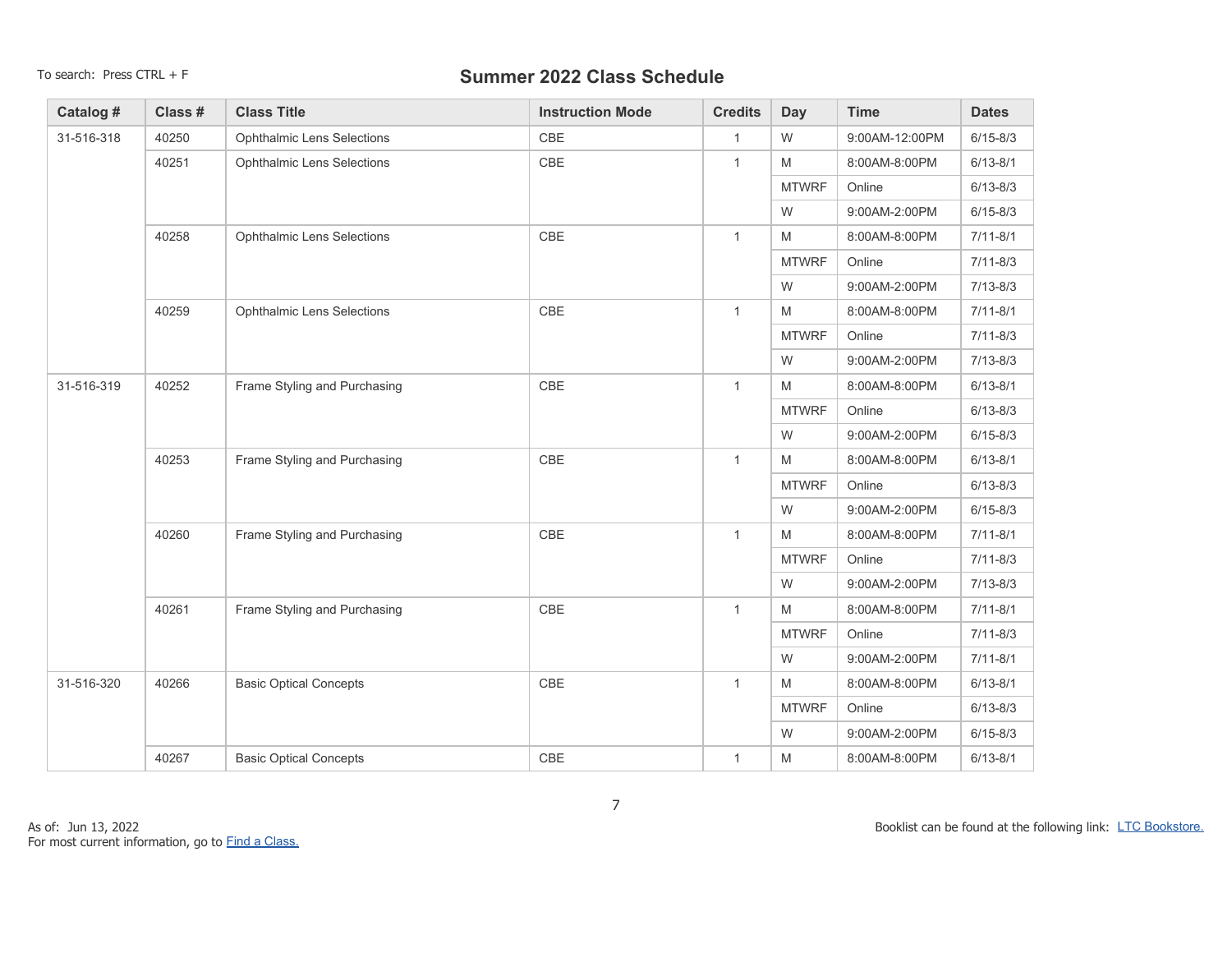| Catalog #  | Class # | <b>Class Title</b>               | <b>Instruction Mode</b> | <b>Credits</b> | Day                                                                                                        | <b>Time</b>   | <b>Dates</b> |
|------------|---------|----------------------------------|-------------------------|----------------|------------------------------------------------------------------------------------------------------------|---------------|--------------|
| 31-516-320 | 40267   | <b>Basic Optical Concepts</b>    | CBE                     | $\mathbf{1}$   | <b>MTWRF</b>                                                                                               | Online        | $6/13 - 8/3$ |
|            |         |                                  |                         |                | ${\sf W}$                                                                                                  | 9:00AM-2:00PM | $6/15 - 8/3$ |
|            | 40268   | <b>Basic Optical Concepts</b>    | CBE                     | $\mathbf{1}$   | M                                                                                                          | 8:00AM-8:00PM | $7/11 - 8/1$ |
|            |         |                                  |                         |                | <b>MTWRF</b>                                                                                               | Online        | $7/11 - 8/4$ |
|            |         |                                  |                         |                | W                                                                                                          | 9:00AM-2:00PM | $7/13 - 8/3$ |
|            | 40269   | <b>Basic Optical Concepts</b>    | CBE                     | $\mathbf{1}$   | $\mathsf{M}% _{T}=\mathsf{M}_{T}\!\left( a,b\right) ,\ \mathsf{M}_{T}=\mathsf{M}_{T}\!\left( a,b\right) ,$ | 8:00AM-8:00PM | $7/11 - 8/1$ |
|            |         |                                  |                         |                | <b>MTWRF</b>                                                                                               | Online        | $7/11 - 8/3$ |
|            |         |                                  |                         |                | W                                                                                                          | 9:00AM-2:00PM | $7/13 - 8/3$ |
| 31-516-321 | 40262   | Lens Power and Protection        | CBE                     | $\mathbf{1}$   | M                                                                                                          | 8:00AM-8:00PM | $6/13 - 8/1$ |
|            |         |                                  |                         |                | <b>MTWRF</b>                                                                                               | Online        | $6/13 - 8/4$ |
|            |         |                                  |                         |                | W                                                                                                          | 9:00AM-2:00PM | $6/15 - 8/3$ |
|            | 40263   | Lens Power and Protection        | CBE                     | $\mathbf{1}$   | M                                                                                                          | 8:00AM-8:00PM | $6/13 - 8/1$ |
|            |         |                                  |                         |                | <b>MTWRF</b>                                                                                               | Online        | $6/13 - 8/3$ |
|            |         |                                  |                         |                | W                                                                                                          | 9:00AM-2:00PM | $6/15 - 8/3$ |
|            | 40270   | Lens Power and Protection        | CBE                     | $\mathbf{1}$   | M                                                                                                          | 8:00AM-8:00PM | $7/11 - 8/1$ |
|            |         |                                  |                         |                | <b>MTWRF</b>                                                                                               | Online        | $7/11 - 8/3$ |
|            |         |                                  |                         |                | W                                                                                                          | 9:00AM-2:00PM | $7/13 - 8/3$ |
|            | 40271   | Lens Power and Protection        | CBE                     | $\mathbf{1}$   | M                                                                                                          | 8:00AM-8:00PM | $7/11 - 8/1$ |
|            |         |                                  |                         |                | <b>MTWRF</b>                                                                                               | Online        | $7/11 - 8/3$ |
|            |         |                                  |                         |                | W                                                                                                          | 9:00AM-2:00PM | $7/13 - 8/3$ |
| 31-516-322 | 40264   | <b>Compare Multifocal Lenses</b> | CBE                     | $\mathbf{1}$   | M                                                                                                          | 8:00AM-8:00PM | $6/13 - 8/1$ |
|            |         |                                  |                         |                | <b>MTWRF</b>                                                                                               | Online        | $6/13 - 8/3$ |
|            |         |                                  |                         |                | W                                                                                                          | 9:00AM-2:00PM | $6/15 - 8/3$ |
|            | 40265   | <b>Compare Multifocal Lenses</b> | CBE                     | $\mathbf{1}$   | M                                                                                                          | 8:00AM-8:00PM | $6/13 - 8/1$ |
|            |         |                                  |                         |                | <b>MTWRF</b>                                                                                               | Online        | $6/13 - 8/3$ |
|            |         |                                  |                         |                | W                                                                                                          | 9:00AM-2:00PM | $6/15 - 8/3$ |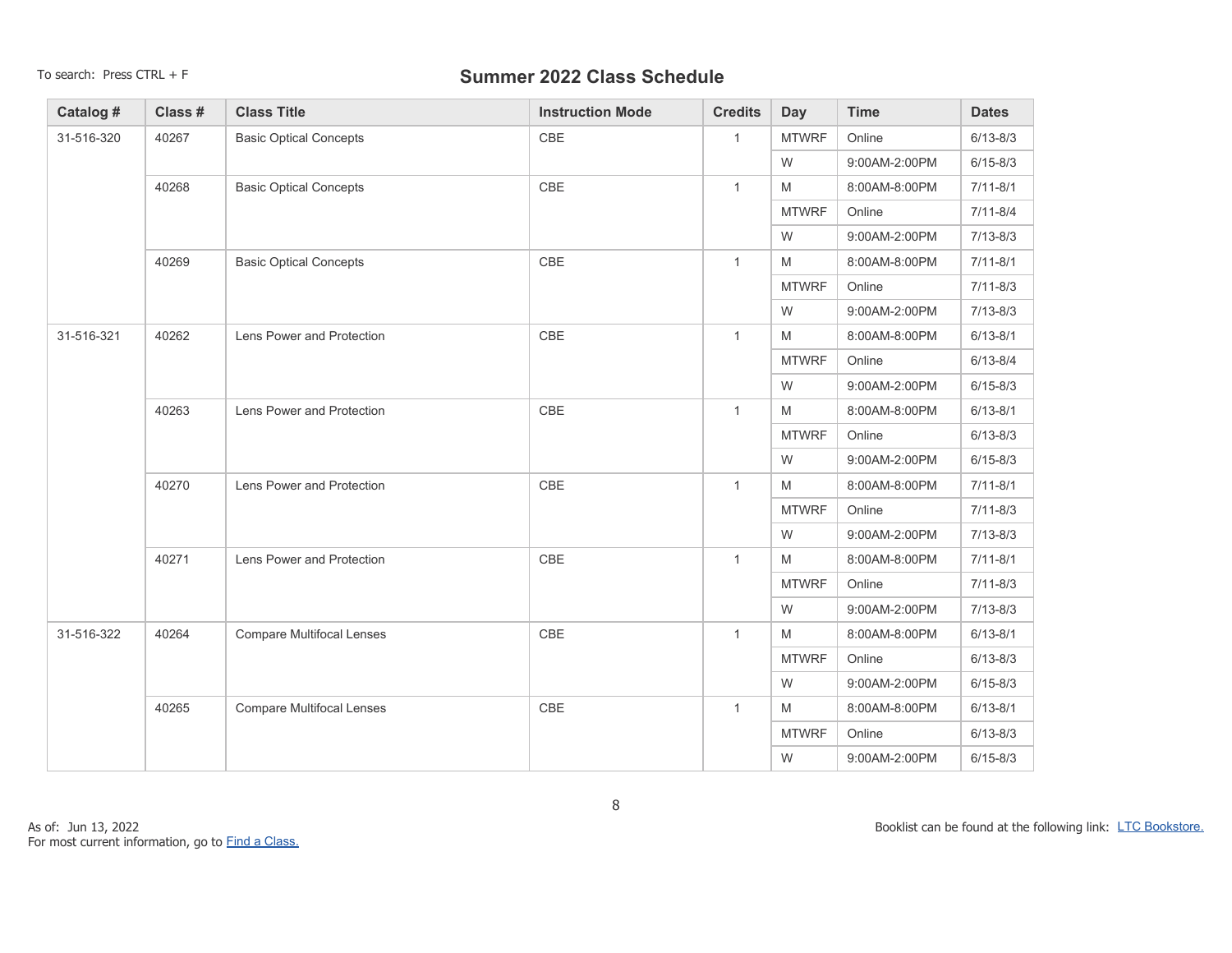| Catalog #  | Class # | <b>Class Title</b>               | <b>Instruction Mode</b> | <b>Credits</b> | Day          | <b>Time</b>   | <b>Dates</b> |
|------------|---------|----------------------------------|-------------------------|----------------|--------------|---------------|--------------|
| 31-516-322 | 40273   | <b>Compare Multifocal Lenses</b> | CBE                     | $\mathbf{1}$   | M            | 8:00AM-8:00PM | $7/11 - 8/1$ |
|            |         |                                  |                         |                | <b>MTWRF</b> | Online        | $7/11 - 8/3$ |
|            |         |                                  |                         |                | W            | 9:00AM-2:00PM | $7/13 - 8/3$ |
| 31-516-331 | 40286   | Front Desk and Patient Triage    | CBE                     | $\mathbf{1}$   | M            | 8:00AM-8:00PM | $6/13 - 8/1$ |
|            |         |                                  |                         |                | <b>MTWRF</b> | Online        | $6/13 - 8/1$ |
|            |         |                                  |                         |                | W            | 9:00AM-2:00PM | $6/15 - 8/3$ |
| 40287      |         | Front Desk and Patient Triage    | CBE                     | $\mathbf{1}$   | M            | 8:00AM-8:00PM | $6/13 - 8/1$ |
|            |         |                                  |                         |                | <b>MTWRF</b> | Online        | $6/13 - 8/3$ |
|            |         |                                  |                         |                | W            | 9:00AM-2:00PM | $6/15 - 8/3$ |
|            | 40298   | Front Desk and Patient Triage    | $\mathsf{CBE}$          | $\mathbf{1}$   | M            | 8:00AM-8:00PM | $7/11 - 8/1$ |
|            |         |                                  |                         |                | <b>MTWRF</b> | Online        | $7/11 - 8/1$ |
|            |         |                                  |                         |                | W            | 9:00AM-2:00PM | $7/13 - 8/3$ |
|            | 40299   | Front Desk and Patient Triage    | CBE                     | $\mathbf{1}$   | M            | 8:00AM-8:00PM | $7/11 - 8/1$ |
|            |         |                                  |                         |                | <b>MTWRF</b> | Online        | $7/11 - 8/3$ |
|            |         |                                  |                         |                | W            | 9:00AM-2:00PM | $7/13 - 8/3$ |
| 31-516-332 | 40288   | Patient History and Vision       | $\mathsf{CBE}$          | $\mathbf{1}$   | M            | 8:00AM-8:00PM | $6/13 - 8/1$ |
|            |         |                                  |                         |                | <b>MTWRF</b> | Online        | $6/13 - 8/3$ |
|            |         |                                  |                         |                | W            | 9:00AM-2:00PM | $6/15 - 8/3$ |
|            | 40289   | Patient History and Vision       | $\mathsf{CBE}$          | $\mathbf{1}$   | M            | 8:00AM-8:00PM | $6/13 - 8/1$ |
|            |         |                                  |                         |                | <b>MTWRF</b> | Online        | $6/13 - 8/3$ |
|            |         |                                  |                         |                | W            | 9:00AM-2:00PM | $6/15 - 8/3$ |
|            | 40300   | Patient History and Vision       | CBE                     | $\mathbf{1}$   | M            | 8:00AM-8:00PM | $7/11 - 8/1$ |
|            |         |                                  |                         |                | <b>MTWRF</b> | Online        | $7/11 - 8/3$ |
|            |         |                                  |                         |                | W            | 9:00AM-2:00PM | $7/13 - 8/3$ |
|            | 40301   | Patient History and Vision       | CBE                     | $\mathbf{1}$   | M            | 8:00AM-8:00PM | $7/11 - 8/1$ |
|            |         |                                  |                         |                | <b>MTWRF</b> | Online        | $7/11 - 8/3$ |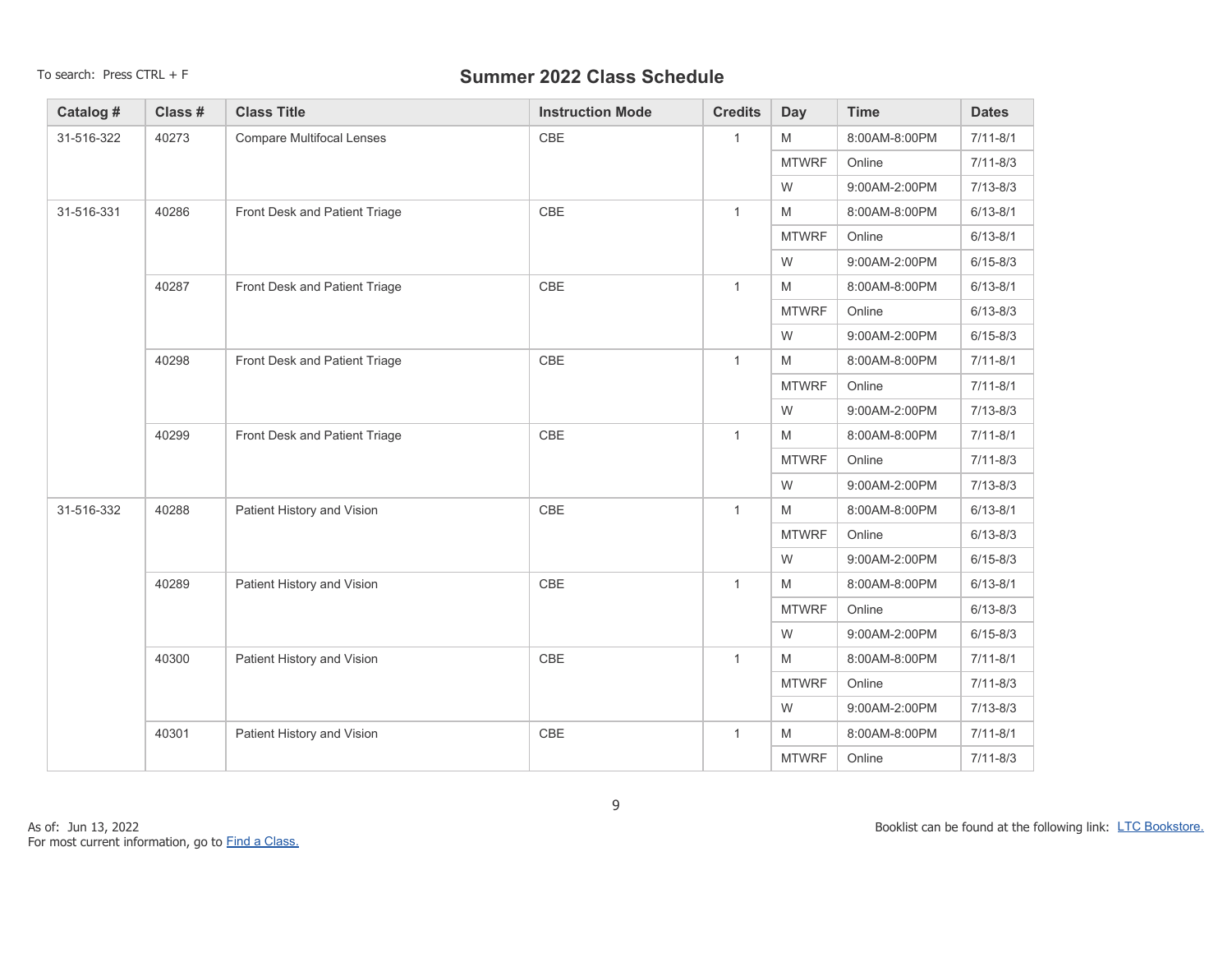| Catalog #  | Class # | <b>Class Title</b>         | <b>Instruction Mode</b> | <b>Credits</b> | <b>Day</b>                                                                                                 | <b>Time</b>    | <b>Dates</b> |
|------------|---------|----------------------------|-------------------------|----------------|------------------------------------------------------------------------------------------------------------|----------------|--------------|
| 31-516-332 | 40301   | Patient History and Vision | <b>CBE</b>              | $\mathbf{1}$   | W                                                                                                          | 9:00AM-2:00PM  | $7/13 - 8/3$ |
| 31-516-333 | 40290   | <b>Functional Vision</b>   | CBE                     | $\mathbf{1}$   | M                                                                                                          | 8:00AM-8:00PM  | $6/13 - 8/1$ |
|            |         |                            |                         |                | <b>MTWRF</b>                                                                                               | Online         | $6/13 - 8/3$ |
|            |         |                            |                         |                | W                                                                                                          | 9:00AM-2:00PM  | $6/15 - 8/3$ |
|            | 40291   | <b>Functional Vision</b>   | CBE                     | $\mathbf{1}$   | M                                                                                                          | 8:00AM-8:00PM  | $6/13 - 8/1$ |
|            |         |                            |                         |                | <b>MTWRF</b>                                                                                               | Online         | $6/13 - 8/3$ |
|            |         |                            |                         |                | W                                                                                                          | 9:00AM-2:00PM  | $6/15 - 8/3$ |
|            | 40302   | <b>Functional Vision</b>   | CBE                     | $\mathbf{1}$   | M                                                                                                          | 8:00AM-8:00PM  | $7/11 - 8/1$ |
|            |         |                            |                         |                | <b>MTWRF</b>                                                                                               | Online         | $7/11 - 8/3$ |
| 40303      |         |                            |                         |                | W                                                                                                          | 9:00AM-2:00PM  | $7/13 - 8/3$ |
|            |         | <b>Functional Vision</b>   | CBE                     | $\mathbf{1}$   | $\mathsf{M}% _{T}=\mathsf{M}_{T}\!\left( a,b\right) ,\ \mathsf{M}_{T}=\mathsf{M}_{T}\!\left( a,b\right) ,$ | 8:00AM-7:55PM  | $7/11 - 8/1$ |
|            |         |                            |                         |                | <b>MTWRF</b>                                                                                               | Online         | $7/11 - 8/3$ |
|            |         |                            |                         |                | W                                                                                                          | 9:00AM-2:00PM  | $7/13 - 8/3$ |
| 31-516-334 | 40292   | Refractometry              | CBE                     | $\mathbf{1}$   | M                                                                                                          | 8:00AM-8:00PM  | $6/13 - 8/1$ |
|            |         |                            |                         |                | <b>MTWRF</b>                                                                                               | Online         | $6/13 - 8/3$ |
|            |         |                            |                         |                | W                                                                                                          | 9:00AM-2:00PM  | $6/15 - 8/3$ |
|            | 40293   | Refractometry              | CBE                     | $\mathbf{1}$   | M                                                                                                          | 8:00AM-8:00PM  | $6/13 - 8/1$ |
|            |         |                            |                         |                | <b>MTWRF</b>                                                                                               | Online         | $6/13 - 8/3$ |
|            |         |                            |                         |                | W                                                                                                          | 9:00AM-2:00PM  | $6/15 - 8/3$ |
|            | 40304   | Refractometry              | CBE                     | $\mathbf{1}$   | M                                                                                                          | 8:00AM-8:00PM  | $7/11 - 8/1$ |
|            |         |                            |                         |                | <b>MTWRF</b>                                                                                               | Online         | $7/11 - 8/3$ |
|            |         |                            |                         |                | W                                                                                                          | 9:00AM-2:00PM  | $7/13 - 8/3$ |
|            | 40305   | Refractometry              | CBE                     | $\mathbf{1}$   | M                                                                                                          | 8:00AM-8:00PM  | $7/11 - 8/1$ |
|            |         |                            |                         |                | <b>MTWRF</b>                                                                                               | Online         | $7/11 - 8/3$ |
|            |         |                            |                         |                | W                                                                                                          | 9:00AM-12:00PM | $7/13 - 8/3$ |
| 31-516-336 | 40294   | Soft Contact Lens Wear     | CBE                     | $\mathbf{1}$   | M                                                                                                          | 8:00AM-8:00PM  | $6/13 - 8/1$ |

Booklist can be found at the following link: [LTC Bookstore.](https://www.bkstr.com/lakeshoretechnicalstore )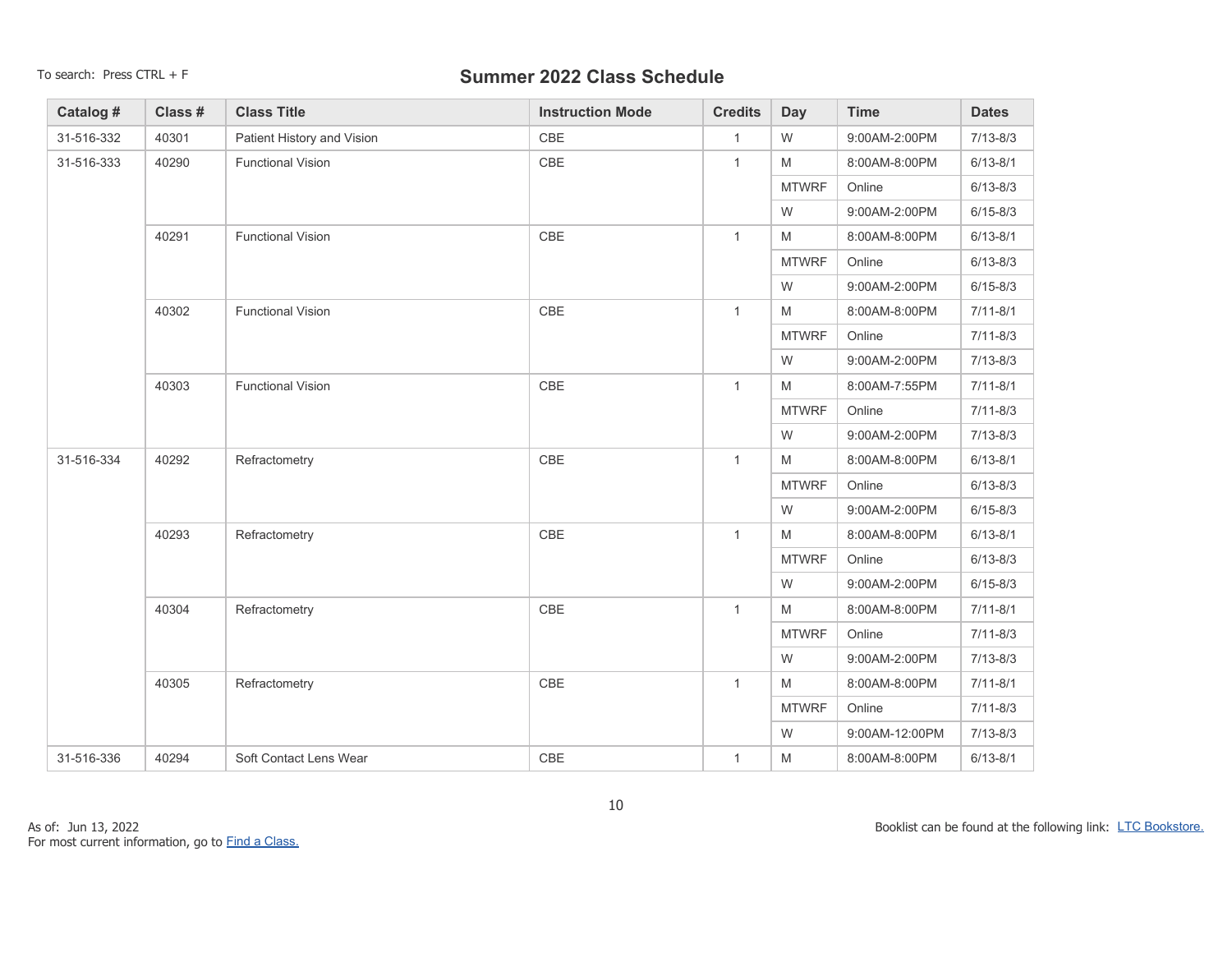| Catalog #  | Class # | <b>Class Title</b>             | <b>Instruction Mode</b> | <b>Credits</b> | Day          | <b>Time</b>   | <b>Dates</b> |
|------------|---------|--------------------------------|-------------------------|----------------|--------------|---------------|--------------|
| 31-516-336 | 40294   | Soft Contact Lens Wear         | CBE                     | $\mathbf{1}$   | <b>MTWRF</b> | Online        | $6/13 - 8/3$ |
|            |         |                                |                         |                | W            | 9:00AM-2:00PM | $6/15 - 8/3$ |
|            | 40295   | Soft Contact Lens Wear         | CBE                     | $\mathbf{1}$   | M            | 8:00AM-8:00PM | $6/13 - 8/1$ |
|            |         |                                |                         |                | <b>MTWRF</b> | Online        | $6/13 - 8/3$ |
|            |         |                                |                         |                | W            | 9:00AM-2:00PM | $6/15 - 8/3$ |
|            | 40306   | Soft Contact Lens Wear         | CBE                     | $\mathbf{1}$   | M            | 8:00AM-8:00PM | $7/11 - 8/1$ |
|            |         |                                |                         |                | <b>MTWRF</b> | Online        | $7/11 - 8/3$ |
|            |         |                                |                         |                | W            | 9:00AM-2:00PM | $7/13 - 8/3$ |
| 40307      |         | Soft Contact Lens Wear         | CBE                     | $\mathbf{1}$   | M            | 8:00AM-8:00PM | $7/11 - 8/1$ |
|            |         |                                |                         |                | <b>MTWRF</b> | Online        | $7/11 - 8/3$ |
|            |         |                                |                         |                | W            | 9:00AM-2:00PM | $7/13 - 8/3$ |
| 31-516-337 | 40296   | Rigid Contact Lens Wear        | CBE                     | $\mathbf{1}$   | M            | 8:00AM-8:00PM | $6/13 - 8/1$ |
|            |         |                                |                         |                | <b>MTWRF</b> | Online        | $6/13 - 8/3$ |
|            |         |                                |                         |                | W            | 9:00AM-2:00PM | $6/15 - 8/3$ |
|            | 40297   | Rigid Contact Lens Wear        | CBE                     | $\mathbf{1}$   | M            | 8:00AM-8:00PM | $6/13 - 8/1$ |
|            |         |                                |                         |                | <b>MTWRF</b> | Online        | $6/13 - 8/3$ |
|            |         |                                |                         |                | W            | 9:00AM-2:00PM | $6/15 - 8/3$ |
|            | 40308   | Rigid Contact Lens Wear        | CBE                     | $\mathbf{1}$   | M            | 8:00AM-8:00PM | $7/11 - 8/1$ |
|            |         |                                |                         |                | <b>MTWRF</b> | Online        | $7/11 - 8/3$ |
|            |         |                                |                         |                | W            | 9:00AM-2:00PM | $7/13 - 8/3$ |
|            | 40309   | <b>Rigid Contact Lens Wear</b> | CBE                     | $\mathbf{1}$   | M            | 8:00AM-8:00PM | $7/11 - 8/1$ |
|            |         |                                |                         |                | <b>MTWRF</b> | Online        | $7/11 - 8/3$ |
|            |         |                                |                         |                | W            | 9:00AM-2:00PM | $7/13 - 8/3$ |
| 31-516-341 | 40320   | <b>Intraocular Pressure</b>    | CBE                     | $\mathbf{1}$   | M            | 8:00AM-8:00PM | $6/13 - 8/1$ |
|            |         |                                |                         |                | <b>MTWRF</b> | Online        | $6/13 - 8/3$ |
|            |         |                                |                         |                | W            | 9:00AM-2:00PM | $6/15 - 8/3$ |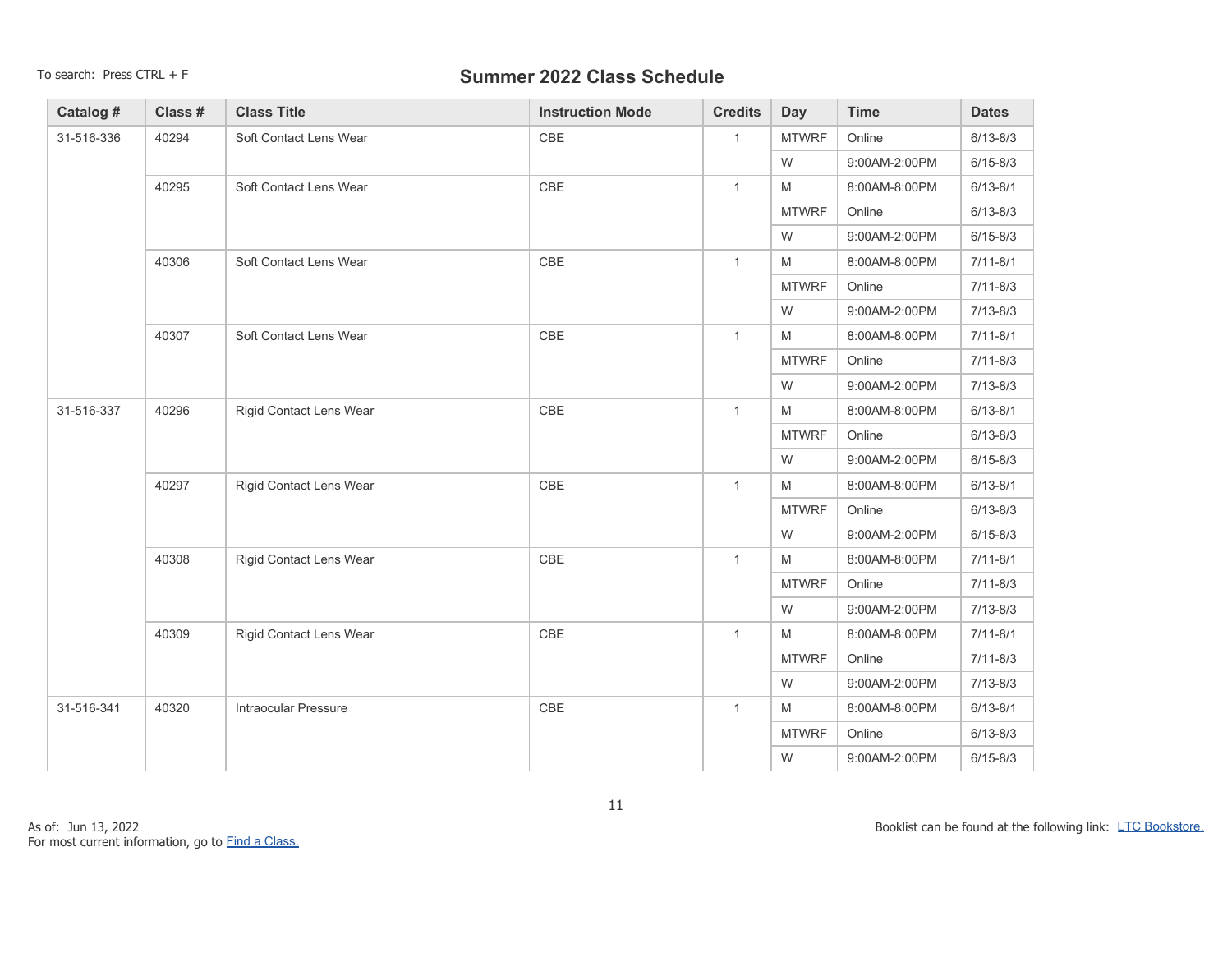| Catalog #  | Class # | <b>Class Title</b>            | <b>Instruction Mode</b> | <b>Credits</b> | <b>Day</b>   | <b>Time</b>   | <b>Dates</b> |
|------------|---------|-------------------------------|-------------------------|----------------|--------------|---------------|--------------|
| 31-516-341 | 40325   | <b>Intraocular Pressure</b>   | CBE                     | $\mathbf{1}$   | M            | 8:00AM-8:00PM | $6/13 - 8/4$ |
|            |         |                               |                         |                | <b>MTWRF</b> | Online        | $6/13 - 8/3$ |
|            |         |                               |                         |                | W            | 9:00AM-2:00PM | $6/15 - 8/3$ |
| 40336      |         | <b>Intraocular Pressure</b>   | CBE                     | $\mathbf{1}$   | M            | 8:00AM-8:00PM | $7/11 - 8/1$ |
|            |         |                               |                         |                | <b>MTWRF</b> | Online        | $7/11 - 8/4$ |
|            |         |                               |                         |                | W            | 9:00AM-2:00PM | $7/13 - 8/3$ |
| 40337      |         | <b>Intraocular Pressure</b>   | CBE                     | $\mathbf{1}$   | M            | 8:00AM-8:00PM | $7/11 - 8/1$ |
|            |         |                               |                         |                | <b>MTWRF</b> | Online        | $7/11 - 8/3$ |
|            |         |                               |                         |                | W            | 9:00AM-2:00PM | $7/13 - 8/3$ |
| 31-516-342 | 40326   | Specialty Glaucoma Testing    | CBE                     | $\mathbf{1}$   | M            | 8:00AM-8:00PM | $6/13 - 8/1$ |
|            |         |                               |                         |                | <b>MTWRF</b> | Online        | $6/13 - 8/3$ |
|            |         |                               |                         |                | W            | 9:00AM-2:00PM | $6/15 - 8/3$ |
|            | 40327   | Specialty Glaucoma Testing    | CBE                     | $\mathbf{1}$   | M            | 8:00AM-8:00PM | $6/13 - 8/1$ |
|            |         |                               |                         |                | <b>MTWRF</b> | Online        | $6/13 - 8/3$ |
|            |         |                               |                         |                | W            | 9:00AM-2:00PM | $6/15 - 8/3$ |
|            | 40338   | Specialty Glaucoma Testing    | CBE                     | $\mathbf{1}$   | M            | 8:00AM-8:00PM | $7/11 - 8/1$ |
|            |         |                               |                         |                | <b>MTWRF</b> | Online        | $7/11 - 8/3$ |
|            |         |                               |                         |                | W            | 9:00AM-2:00PM | $7/13 - 8/3$ |
|            | 40339   | Specialty Glaucoma Testing    | CBE                     | $\mathbf{1}$   | M            | 8:00AM-8:00PM | $7/11 - 8/1$ |
|            |         |                               |                         |                | <b>MTWRF</b> | Online        | $7/11 - 8/4$ |
|            |         |                               |                         |                | W            | 9:00AM-2:00PM | $7/13 - 8/3$ |
| 31-516-344 | 40328   | Specialty Tests and Education | CBE                     | $\mathbf{1}$   | <b>MTWRF</b> | 7:00AM-5:00PM | $6/13 - 8/4$ |
|            | 40329   | Specialty Tests and Education | CBE                     | $\mathbf{1}$   | <b>MTWRF</b> | 7:00AM-5:00PM | $6/13 - 8/4$ |
|            | 40340   | Specialty Tests and Education | CBE                     | $\mathbf{1}$   | <b>MTWRF</b> | 7:00AM-5:00PM | $7/11 - 8/4$ |
|            | 40341   | Specialty Tests and Education | CBE                     | $\mathbf{1}$   | <b>MTWRF</b> | 7:00AM-5:00PM | $7/11 - 8/4$ |
| 31-516-349 | 40318   | Ophthalmic Prism              | CBE                     | $\mathbf{1}$   | M            | 8:00AM-7:55PM | $6/13 - 8/1$ |